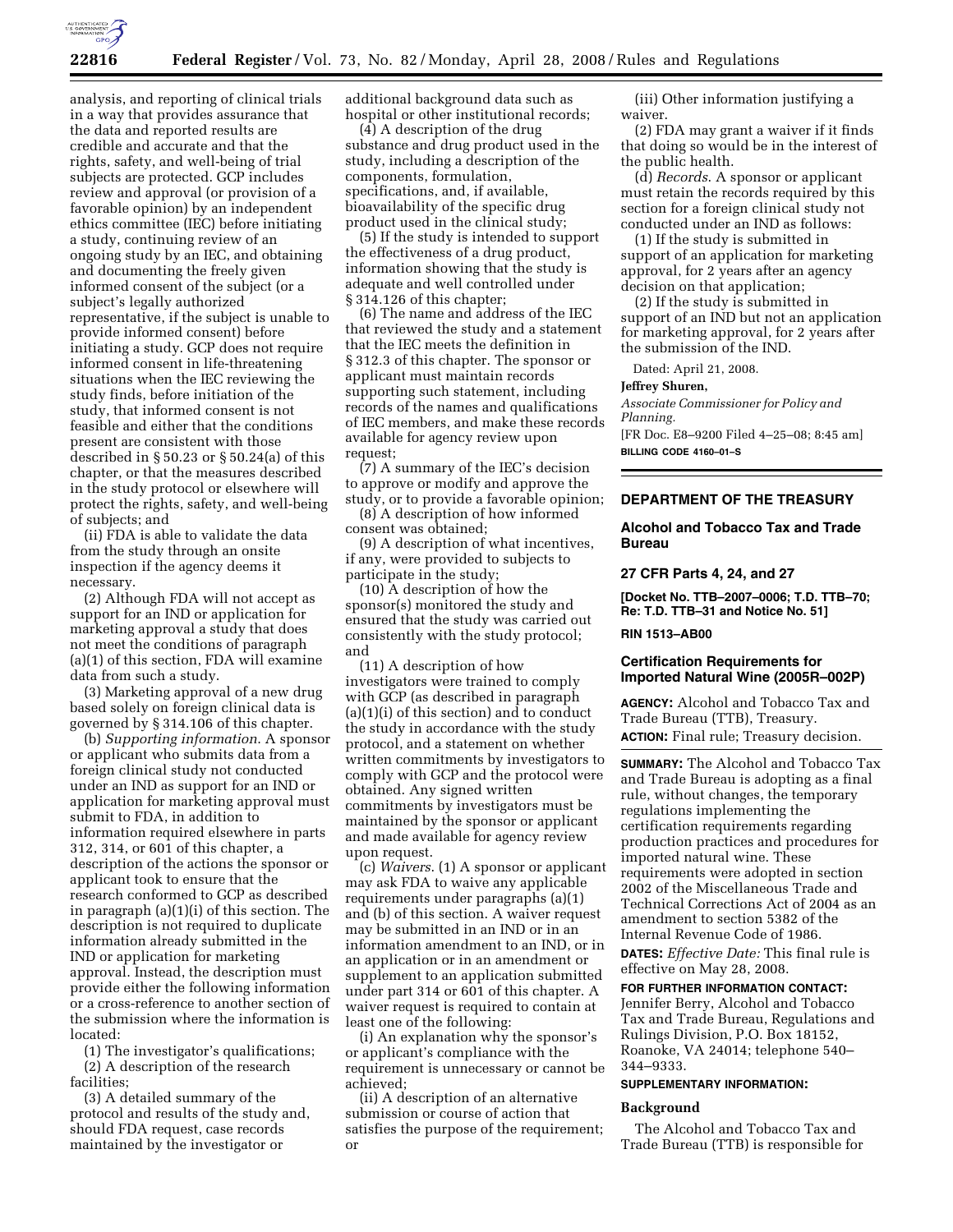the administration of Chapter 51 of the Internal Revenue Code of 1986 (IRC) which includes provisions relating to the taxation of wine. Section 5382(a) of the IRC (26 U.S.C. 5382(a)) sets forth standards regarding what constitutes proper cellar treatment of natural wine.

On December 3, 2004, the President signed into law the Miscellaneous Trade and Technical Corrections Act of 2004, Public Law 108–429, 118 Stat. 2434 (''the Act''), which revised section 5382(a) of the IRC to accommodate two new provisions. The first new provision was paragraph (1)(B), which provides that, in the case of wine produced and imported subject to an international agreement or treaty, proper cellar treatment of natural wine includes those practices and procedures acceptable to the United States under the agreement or treaty. The second new provision was paragraph (3), which sets forth a new certification requirement regarding production practices and procedures for imported natural wine produced after December 31, 2004.

Under section 5382(a)(3) the Secretary of the Treasury shall accept the practices and procedures used to produce wine in another country if, at the time of importation of the wine, one of the following conditions is met:

• The Secretary has on file or is provided with a certification from the government of the producing country, accompanied by an affirmed laboratory analysis, that the practices and procedures used to produce the wine constitute proper cellar treatment under regulations prescribed by the Secretary;

• The Secretary has on file or is provided with a certification required by an international agreement or treaty covering proper cellar treatment, or the wine is covered by an international agreement or treaty covering proper cellar treatment that does not require a certification; or

• In the case of an importer that owns or controls or that has an affiliate that owns or controls a winery operating under a basic permit issued by the Secretary, the importer certifies that the practices and procedures used to produce the wine constitute proper cellar treatment under regulations prescribed by the Secretary.

In addition, for purposes of the certification requirement, section 5382(a)(3) defines ''affiliate'' as having the meaning contained in section 117(a)(4) of the Federal Alcohol Administration Act (27 U.S.C. 211(a)(4)), and as including ''a winery's parent or subsidiary or any other entity in which the winery's parent or subsidiary has an ownership interest.''

# **Temporary Rule and Notice of Proposed Rulemaking**

On August 24, 2005, TTB published in the **Federal Register** (70 FR 49479) a temporary rule, T.D. TTB–31, which implemented the above described certification requirements by amending 27 CFR parts 4, 24, and 27. In conjunction with the publication of T.D. TTB–31, TTB published a notice of proposed rulemaking, Notice No. 51, in the **Federal Register** (70 FR 49516) on August 24, 2005, referencing and inviting comments on T.D. TTB–31. The comment period closed October 24, 2005.

# *Comments and TTB Analysis*

TTB received four comments during the comment period. Below, we summarize and respond to the four comments.

# Comment

The Embassy of Switzerland commented that requiring certification for shipments of limited quantities could create impediments to the introduction of new products. It therefore urged TTB to exempt from certification shipments of limited quantities and non-commercial shipments intended for trade fairs or exhibits.

### TTB Response

The implementing regulations include an exemption for importations of commercial samples of natural wine. Under 27 CFR 27.140(b)(2)(ii)(C), commercial samples include sales samples, samples for trade shows, and samples imported for laboratory analysis. We believe this provision addresses the commenter's concern regarding shipments for trade shows and exhibits. We also believe that 27 CFR  $27.140(b)(2)(ii)(B)$ , which exempts importations of a personal, noncommercial nature, could apply to many of the shipments of limited quantities mentioned by the commenter.

#### Comment

The National Association of Beverage Importers, Inc. (NABI), in its comment, stated that TTB did not define the word ''importer'' in the temporary regulations, making it unclear who must retain a copy of the certification. It stated that in the industry, ''importer'' could mean either the ''authorized importer'' or the ''importer of record.'' According to NABI, the ''authorized importer'' is authorized by the foreign supplier to import the supplier's wine into the U.S., whereas the ''importer of record'' is the importer that physically imports the wine (sic), usually using a

certificate of label approval (COLA) owned by the authorized importer. NABI therefore asked which type of importer must maintain a copy of the certification in their records. NABI believes that the COLA owner should be required to retain the certification. NABI also requested clarification regarding wine that is a blend of wines from multiple suppliers, asking if the importer must obtain certifications for all the wines used in a blend or only for the finished wine.

# TTB Response

''Importer'' is defined in § 27.140 of the implementing regulations as ''any person importing wine who must obtain a permit as provided in § 27.55.'' Under § 27.55, any person who intends to engage in the business of importing wines must obtain a permit from TTB. If a COLA holder is also the actual importer, that COLA holder would have to both obtain a permit and retain the certification, a copy of which is sufficient for this purpose. TTB believes the regulations are sufficiently clear on this point.

With regard to NABI's second point, we note that the certification requirement applies to the wine that is imported into the United States, that is, the certification is required only for the finished wine if that is the wine that is imported. If the component wines were imported into the United States for blending here, then the certification requirement would apply to each of the component wines that is imported. If the wine is blended before importation, a certificate is required only for the finished, blended wine. We believe the regulatory language is also sufficiently clear on this point.

#### Comment

The Wine Institute filed a comment disagreeing with the position taken by TTB in the temporary rule regarding self-certification, that is, that the statute does not allow self-certification by a winery when the winery owns or controls an importer rather than the other way around. The Wine Institute stated that a winery operating under a basic permit is the more qualified of the two entities to make this certification. The Wine Institute contends that TTB has the authority to infer that Congress did not intend to make this exclusion and that TTB should therefore revise the temporary regulations to allow a winery owning or controlling an importer to self-certify its imports.

#### TTB Response

TTB notes that the statutory language contained in 26 U.S.C. 5382(a)(3)(A)(iii)